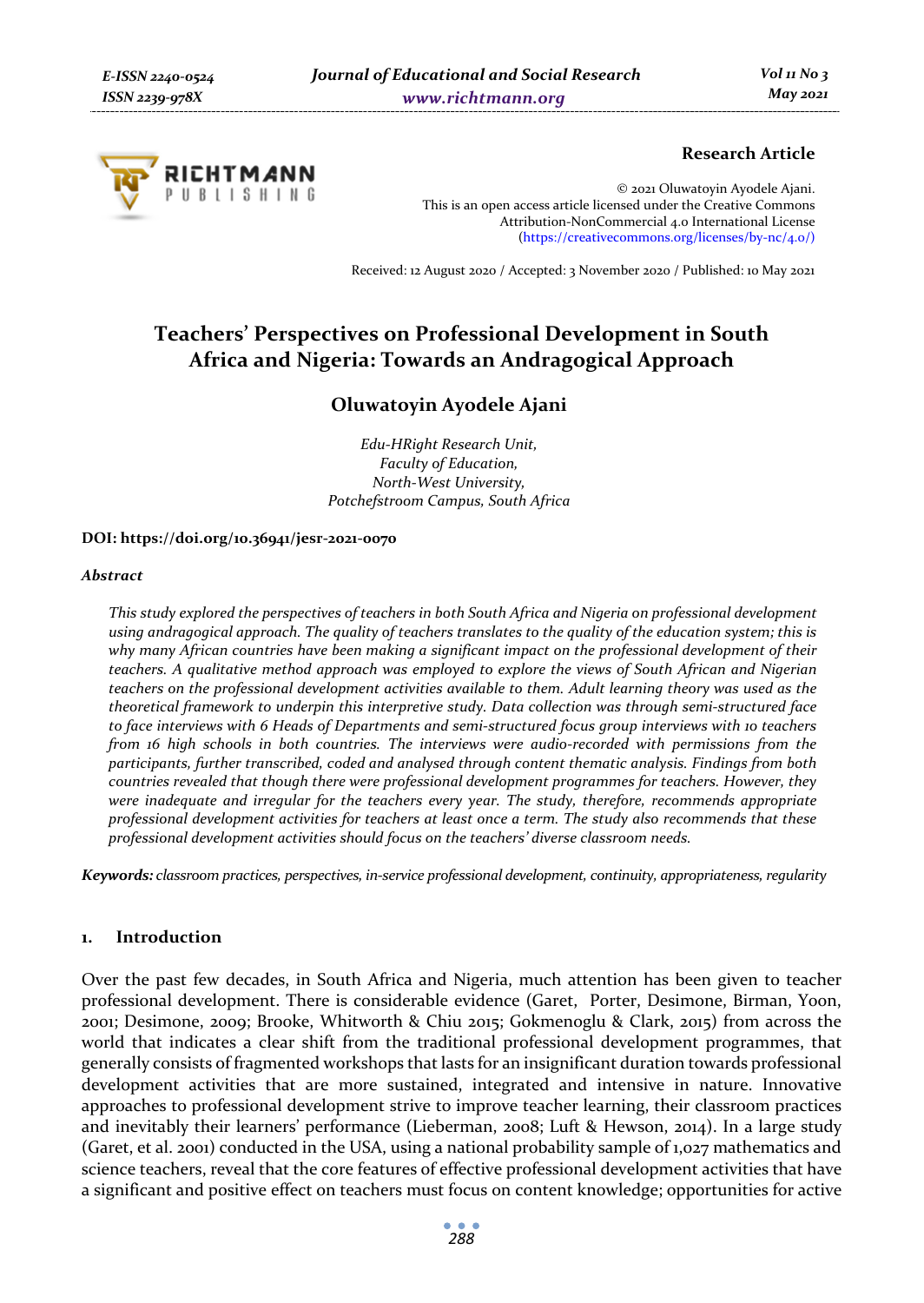| E-ISSN 2240-0524    | Journal of Educational and Social Research |  |
|---------------------|--------------------------------------------|--|
| $ISSN$ 2239-97 $8X$ | www.richtmann.org                          |  |

 *Vol 11 No 3 May 2021*

learning and coherence with other learning activities.

Moreover, Bechel and Sullivan (2006) emphasise that PD should be more responsive to teacher's learning, specifically including content-specific learning opportunities that ultimately support teachers, such that they can draw important links between their PD, their school and classroom teaching. Thus, for this kind of PD to have an impact, the teacher ought to be viewed as a learner. Although there is a growing body of literature (Wei, Darling-Hammond & Adamson, 2010; Penuel, Gallagher & Moorthy, 2011; Stoll, Harris, & Handscomb, 2012; Desimone & Stuckey, 2014) that focuses on "best practices" in teacher professional development. However, relatively less systematic research evidence (Bechel & Sullivan, 2006; Amour, 2010; Petrie & McGee, 2012) has been conducted, whereby positioning and supporting teachers as "learners" over a sustained period integrating both school and classroom support. Thus, the purpose of this study was to explore the views about the in-service training teachers receive through professional development to teach Economics effectively in South African and Nigerian secondary schools. This study specifically explored the perspectives of teachers on professional development activities towards the use of andragogical approach to enhance their classroom instructional delivery, more specifically focusing on teachers as learners and teachers, thus playing a dual role.

#### **2. Theoretical Framework**

To understand the teachers' needs for in-service professional development activities and how these needs can be met, through quality and nature of professional development activities teachers access to enhance their classroom practices. This study is underpinned with the theory of andragogy. The rationale for the adoption of this adult learning theory is to understand the impact of different inservice professional development activities on the teachers' classroom practices in the education system.

Andragogy in this study, contextualised teachers' learning of new knowledge during in-service professional development activities as adult learning. Learning experience in this theoretical perspective sees a teacher as an adult learner who is matured, has his mind ready and set for what he wants to learn (Knowles, 1984).

Knowles (1980) in Ajani (2019) identifies four key assumptions that can promote appropriate learning in teachers as adult learners. These assumptions are:

- (i) The adult learner needs to know why he needs to learn what he needs to learn. Teacher as an adult learner knows the purpose of his learning. This enables him to concentrate and give full attention to learn the new knowledge or acquire new skills. Attendance of teachers in professional development is motivated by the need to be in that activity instead of being at the classroom.
- (ii) Learning is facilitated through experience. Firsthand experience or involvements in the acquisition of knowledge by teachers prompt teachers to gain lasting and quick learning through shared experience with others in professional development activities.
- (iii) Learning is viewed as a problem-solving task. A range of activities is given to teachers to experience various professional development activities that are andragogical based. The experience here, aids teachers to also engage their classroom learners in tasks that are problem-solving tasks.
- (iv) The relevance of the learning experience to classroom needs of the teacher, encourages the adoption of IPD activities into classroom practices, as immediate benefits of the professional development programme. Teachers want to know what and how their classroom practices can be improved before attending such professional development. These expectations enhance their learning as adults in in-service professional development programmes.

The theoretical framework integrates teachers' needs for in-service professional development to be integrated through adaptable approaches that will promote real learning in teachers. Knowles (1980) highlights four assumptions that propel the expected nature and patterns of needed in-service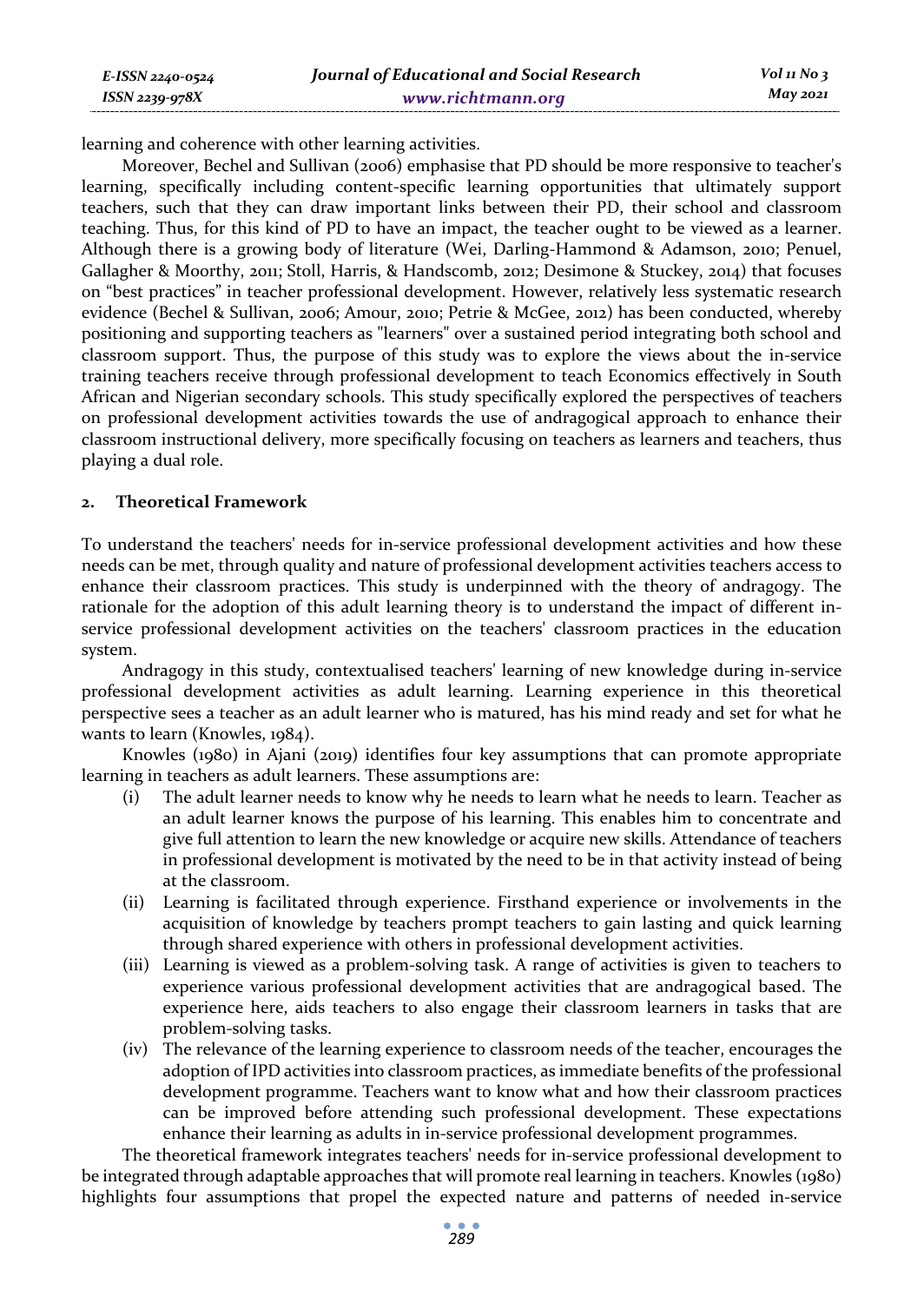professional development activities that can enhance teachers' learning experience in professional development activities. These experiences at IPD centres apply to learning experiences in classroom situations if only contents of IPD activities are structured within andragogy theory which proposes:

- **-** (a) **Why do teachers need to learn something new?** Teachers have concerns about improve their learners' academic performance through their enhanced classroom practices. This remains a significant reason why teachers are only interested in IPD that will promote their classroom teaching. Teachers need to be self-convinced of their attendance or participation in any IPD activity. Teachers may not be willing to participate in professional development programmes that do not impact their teaching skills. Teachers need professional development activities that can address their classroom challenges, needs and improve teaching methods as well as curriculum delivery.
- **-** (b**) Learning experientially**: For in-service professional development activities to be effectively integrated into classroom practices, there is a need for teachers to experience knowledge and skills that can be adopted into classroom practices. Teachers as adult learners will appreciate professional development programmes that are experientially based (Oliveira, 2018). Teachers need to learn experientially, learning to them is effective and much appreciated if the facilitators of such professional activities are experienced, versatile and competent teachers from their specialized subjects. These facilitators build confidence in them as they know and proffer solutions to their classroom challenges and needs in their particular subjects of specialisation. Learning is made practical through active teachers' participation in the IPD.
- **-** (c) **Learning as problem-solving**: Andragogy as a theory of learning promotes problemsolving skills among teachers during andragogical driven in-service professional development activities. Teachers need to access learning as problem-solving. It is a known fact that teachers require problem-solving skills in their instructional task delivery in schools. Activities that can make learners learn easily are what teachers look forward to in any in-service professional development activity. Varieties of these activities may enhance teachers to multi-task learners in their classroom practices.
- **-** (d) **An immediate benefit of the learning experience**: In-service professional development activities that allow teachers active engagements in problem-solving tasks improve teachers' classroom experiences. Teachers learn effectively when knowledge is of immediate benefits to them. Teachers are ready to access or attend IPD activities that can be adopted or integrated into their immediate classroom practices regardless of the stress or distance of such IPD locations. Teachers will always be willing to attend such professional development activities that can improve their classroom teaching. They desire knowledge and skills that can be applied to classroom situations.

# **3. Literature Review**

*E-ISSN 2240-0524 ISSN 2239-978X*

# *3.1 International perspectives on teachers' professional development*

Teachers' in-service professional development programmes in most developed countries have been structured and highly funded to accommodate every teacher on a routine in-service professional development programme, to enhance classroom practices of the teachers; thus, in-service professional development programmes in these countries have significantly been of reference to African countries' models of in-service training (Steyn, 2008; Jita & Mokhele, 2014; Harerimana, Ntahobavukira & Adegoke, 2017; Jita, 2018).

Teachers in most Western countries are mandated to continue learning after their initial education, and to adapt to the changing classroom needs to enhance their learners' performance; such in-service professional development programmes are perceived as significant ways of improving quality education, through new knowledge and skills acquisition by the teachers (de Vries, Jansen & van de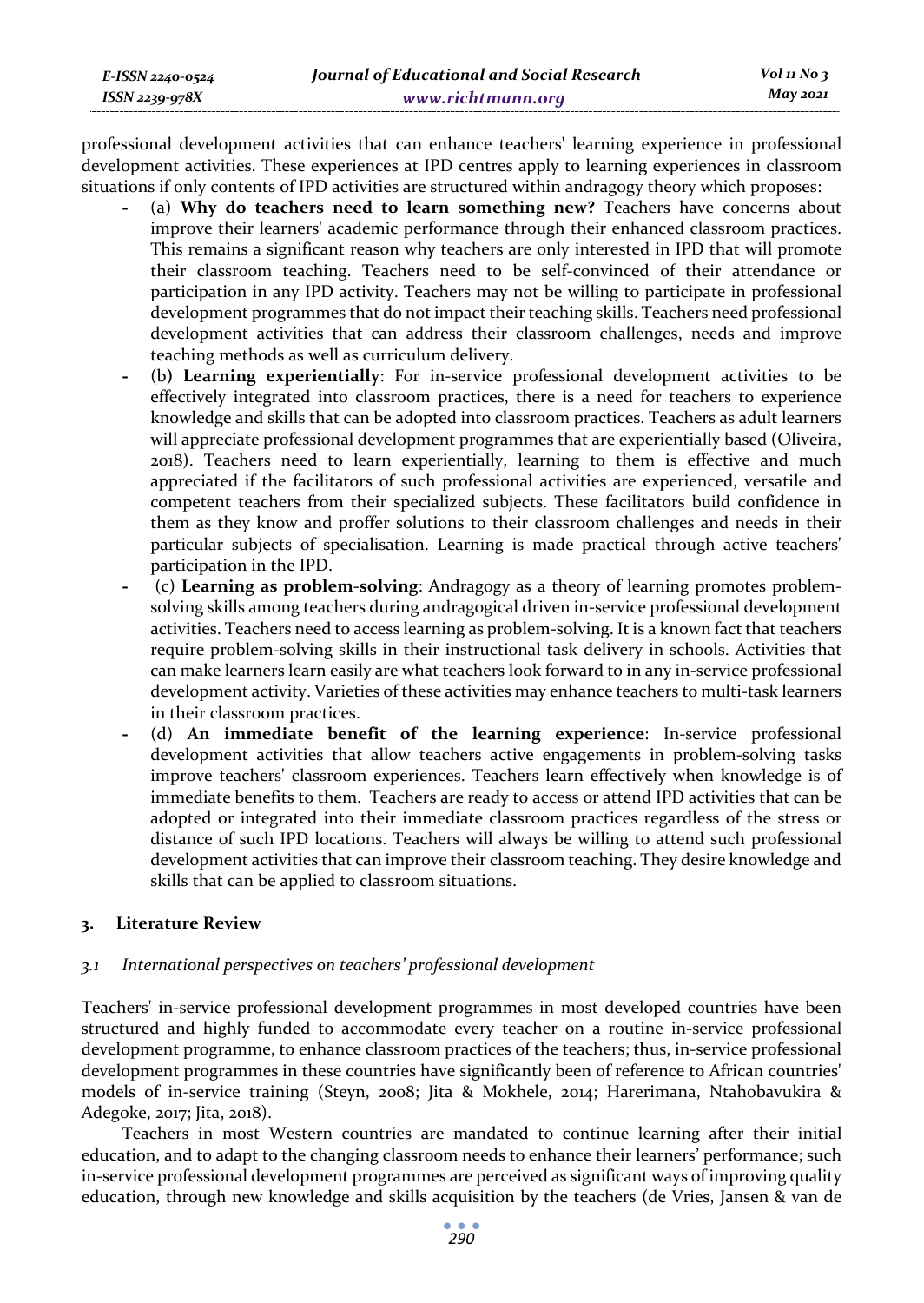Grift, 2013). Oliveira (2018) concurs that teachers' beliefs; habits, students' learning and the implementation of education reforms have a positive impact on teachers' perspectives on their participation in professional development programmes.

Similarly, Desimone and Garet (2015) reveal that professional development is more successfully effective when it is explicitly linked to classroom practices. It is perceived that in-service professional development programmes allow contextualisation of classroom practices by the teachers themselves to achieve desired learning in learners. Teachers should be developed on how to deliver lessons based on the varied subject/classroom situations to accommodate every learner through various and regular in-service professional development activities. Desimone and Stuckey (2014) suggest in-service professional development programmes that are content focused, provide active learning opportunities and are consistent with the school curriculum, teachers' knowledge, beliefs, and classroom needs as what teachers perceived to be the ideal in-service professional development programmes. The teachers oppose professional development programmes that are without active interactive participation with feedback.

With regards to teachers' participation in professional development, various international countries adopt different policies to ensure regular professional development of teachers at short intervals to enhance their productivity. In the United States of America, state laws and regulations mandate teachers to complete certain professional development activities to renew their teaching licenses, and also recent nationwide investments in teachers' in-service professional development to improve education system (Jacquith, Mindich, Wei, & Darling-Hammond, 2010). Similarly, teachers in the United Kingdom and Germany are obliged to participate in professional development programmes, while Poland, Portugal, Spain, Slovakia and Slovenia have made teachers' participation in in-service professional development programmes optional except for career progression and salary increment. Contrarily, France, Iceland, Sweden and the Netherlands have made in-service professional development programmes to be the professional duty of teachers but are optional and not linked to career progression or salary increments (Scheerens, 2010). Teachers' perspectives on professional development programmes have an impact on the success of in-service professional development programmes all over the world. Teachers' professional development is career-long, job-embedded learning and their beliefs about learning and teaching determine their knowledge updating, reflection and collaborations in teachers' in-service professional development.

#### *3.2 South African and Nigerian Teachers' perspectives on professional development*

Effective in-service professional development programmes enable teachers to acquire the most needed and recent professional knowledge and skills that can enhance classroom practices as well as improve learners' academic performance. Concern for quality education has been a priority for several years in both South African and Nigerian schools (DoE, 2008, TRCN, 2010). This concern has led to the design of various in-service professional development activities to enhance teachers' classroom practices (Jita & Ndlalane, 2009). According to Major (2015), high achieving education system around the world are those investing heavily in the professional development and learning of their teachers to enhance classroom performance.

Continuous development of teachers can promote significant improvement in classroom teaching and learning, and indeed learners' academic performance. Thus, attaining learning outcomes for the education systems in these countries. South African and Nigerian teachers have continued to be engaged in various professional development activities.

According to TRCN, (2010), SACE, (2010), registered teachers in both countries are mandated to improve their own learning experiences and develop themselves to improve their classroom practices through their participation in various professional development programmes. The teachers need to earn and accumulate 150 professional development points within three years from different types of inservice professional development activities (TRCN, 2010; SACE, 2010). Teachers Registration Council of Nigeria (TRCN) and South African Council of Educators (SACE) are statutory bodies responsible for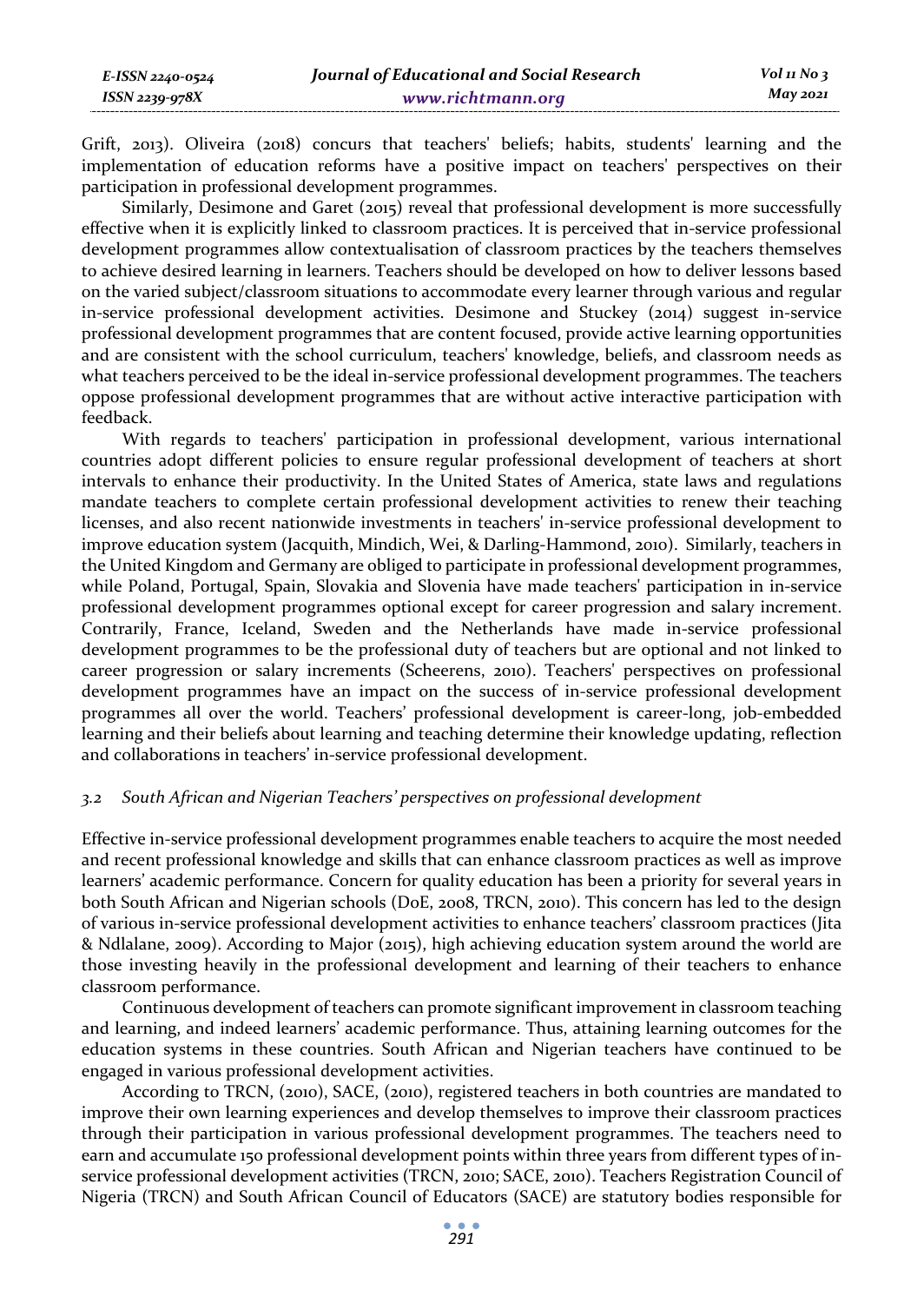the implementation, management, registration of teachers in education systems for the quality of the professional development system.

Studies have shown that teachers' in-service professional development is very complex, which explains why perspectives of teachers on their professional development activities for meaningful learning that can improve their classroom practices remain significant (Armour & Makopoulou, 2012; Ushie, Akpan & Okworo, 2015; Abbas & Abdulwahab, 2017). The reason for different teachers' perspectives on their professional development may be linked to different classroom needs or contexts. This supports Steyn (2013) in his qualitative study where official documents on teachers' professional development were reviewed. He agrees that teachers need a dynamic model of professional development to accommodate their learning and their school environment for changed classroom practices.

Mokhele and Jita (2010) concur in their qualitative study of teachers who participated in the Mpumalanga Secondary Science initiative in South Africa, that participants for this professional development revealed that many in-service professional development programmes have not been implemented based on the understanding of the IPD from the perspectives of the participating teachers. The teachers also expressed dissatisfaction with the professional development activities they get.

Contrarily, Alade and Odebode (2014) in their quantitative study of 240 teachers as participants in Lagos, Nigeria, indicated that participants benefitted from the various in-service professional development activities they were exposed to. A similar study (Akpan & Ita, 2015) of 500 teachers as participants in a quantitative study revealed that the participants claimed they benefited from in professional development activities they attended in Lagos, Nigeria.

Teachers' perspectives on the effectiveness of in-service professional development or need to attend any in-service training may depend on their motivation to attend. Archibald, Coggshall, Croft and Goe (2011) indicate that despite the good structures and opportunities for effective professional development programmes, they might prove to be inadequate if teachers are not motivated to attend such programmes. This is further explained by Price (2008) that teachers' feelings of being isolated in the planning or designing of in-service professional development activities affect their motivation to be engaged in such initiatives.

Similarly, Ravhuhali, Kutame, and Mutshaeni (2015) conclude in their mixed-method study of two hundred participants from both primary and secondary schools in Vhembe District of Limpopo, South Africa, that teachers have a positive perception towards their in-service professional development, although they are not being motivated adequately by stakeholders. Motivation plays a significant role in the effectiveness of teachers in such IPD activities and ultimately in their classroom practices. Ravhuhali et al (2015) agree that despite the benefits of IPD, South African teachers' perceptions varied on the impact of IPD on the classroom practices. This is evidently( Steyn, 2008) based on the inability of the teachers to critically reflect on their ability to try new solutions to solve problems in their daily classroom practices.

There is a need for teachers to be evaluated to determine their classroom needs for professional development programmes. According to Ogunrin (2011) in her quantitative study of 93 participants from 90 secondary schools across all the local government areas of Oyo State, Nigeria, the teachers indicated that there is an urgent need for in-service professional development activities to be reviewed and designed based on peculiar classroom needs of every teacher. This is further supported by Ajani (2019) that inservice professional development of teachers should not be one-size-fits-all activities. This, Ajani (2019) explains to be traditionally short term, incoherent and are often out of classroom contexts.

Conclusively, teachers' perspectives remain the same in both South Africa and Nigeria, the teachers believe they are not adequately being supported to attend or participate in in-service professional development programmes. Studies (Fareo, 2013; Ravhuhali,2014; Ravhuhali et al, 2015; Ushie, Akpan & Okworo, 2015; Ugwu, Umeifekwem, Ofuebe, & Didia, 2016; Ajani, 2019) have shown that teachers perceive that the Department of Education/Ministries of Education respectively in South Africa and Nigeria do not support teachers adequately on regular in-service professional development programmes.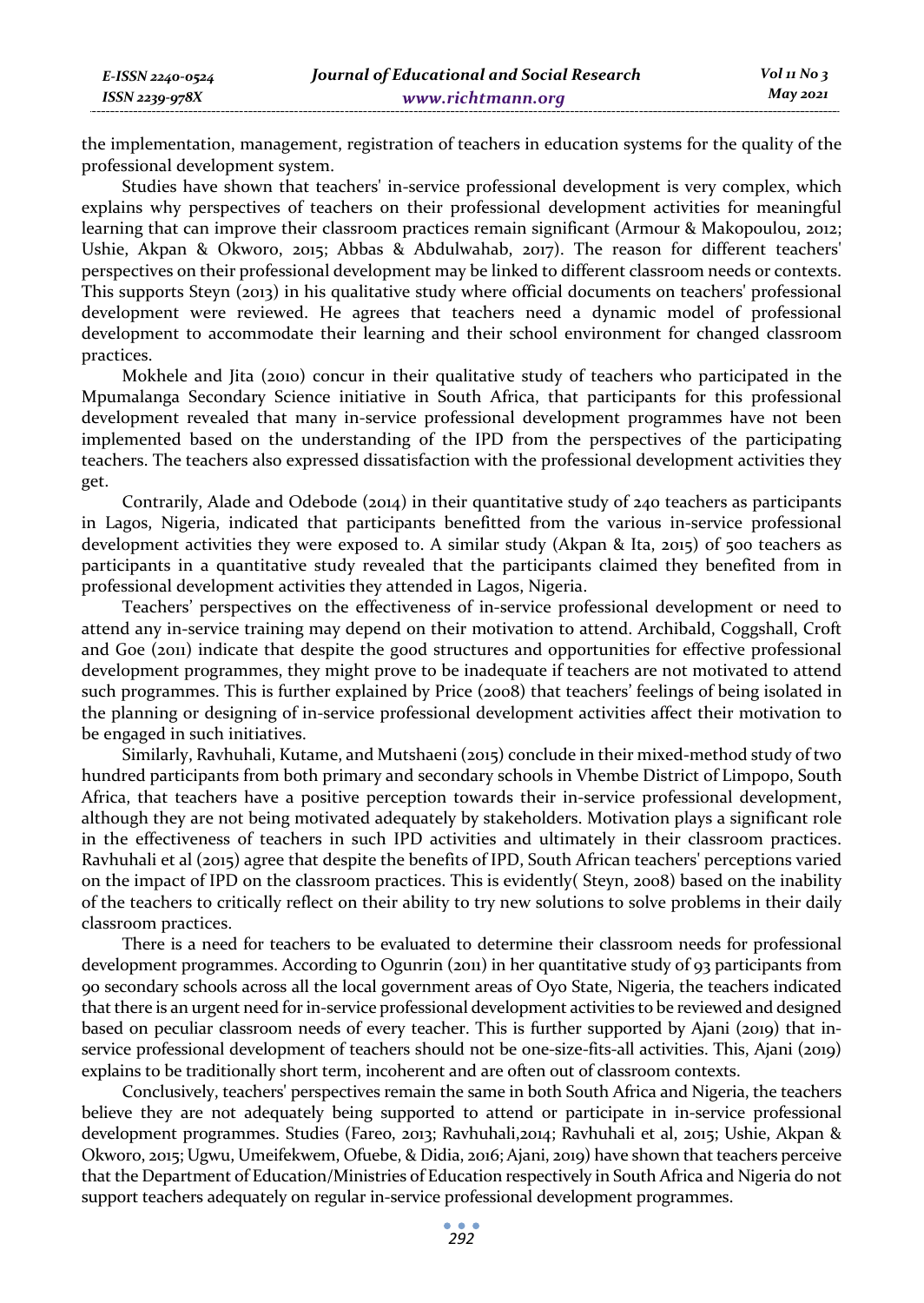#### **4. Research Methodology**

The study adopted an interpretive qualitative approach to ascertain views about the in-service training teachers receive through professional development to teach Economics effectively in South African and Nigerian secondary schools. The rationale for specifically using this was to understand the world of the sampled participants (Cohen, Manion & Morrison, 2011) through gaining insight and in-depth information into their backgrounds, beliefs and experiences (Creswell, 2014) best suited to the study. Semi-structured one-to-one interviews were conducted as they allowed participants to best voice their experiences, permitting them to describe and provide detailed information to the issue at hand (Creswell, 2014). While semi-structured focus interviews were advantageous since interaction among interviewees were able to yield the best information as they were similar to and cooperative with each other and were both cost and time effective. (McMillan & Schumacher, 2014).

#### *4.1 Participants, Sampling and Setting*

The target population comprised secondary school Economics teachers from urban areas in South Africa (Southern Africa) and Nigeria (Western Africa). A non-probability sampling strategy was employed, specifically adopting a purposive sampling strategy as recommended by Welman, Kruger and Mitchel (2005) as it allowed to consider participants who happened to be accessible and who represented the targeted population, that have relevant information to achieve the objectives of the study and gather pertinent information to understand the central phenomenon, which in this case, to explore the views about the in-service training teachers receive through professional development to teach Economics effectively. The study was conducted in a selected District, which is one of the ten district municipalities within a province in one of the nine provinces in South Africa. The South African district has five circuits; Area 1 and Area 2 circuits were the sampled locations. Additionally, the study was also conducted in Location 1 and Location 2 Local government councils, representing Education Districts A and B within a state in Nigeria. The state has six education districts. Since this study is part of a much bigger study, and the focus of this paper is on the qualitative data, only five Economics teachers from the twenty sampled schools in South Africa and five Economics teachers from the sampled Nigerian secondary schools participated in the semi-structured focus group interviews; hence altogether two focus interview groups (five participants per group) were conducted, totalling ten participants. Additionally, semi-structured individual interviews were conducted with three Heads of Departments for Economics from each country; totalling six individual interviews for both South Africa and Nigeria.

# *4.2 Procedures and Data Collection*

The schools targeted for data collection were all public schools in both South Africa and Nigeria; thus it was necessary to obtain permission from the respective education authorities before beginning data collection. Application to conduct research was submitted to the Department of Basic Education in the selected province in South Africa and the State Ministry of Education in Nigeria. The applications were successful, and permission was granted. Permission was also obtained from the principals of the sampled schools while convenient dates and times for both the semi-structured focus group and individual interview were scheduled with all the participants.

Semi-structured interview were specifically selected as an instrument as it allowed for further prompting and probing, pressing for clarity, rephrasing and summarising where necessary and checking for confirmation particularly if issues were vague Cohen, Manion & Morrison, 2011). Concerning the semi-structured individual interview, it was divided into two sections, the first section requested participants' biographical data related to their highest qualification, years of management experience and the number of years they had taught Economics. The second section dealt with eight questions focusing on the nature and quality of in-service professional development provided to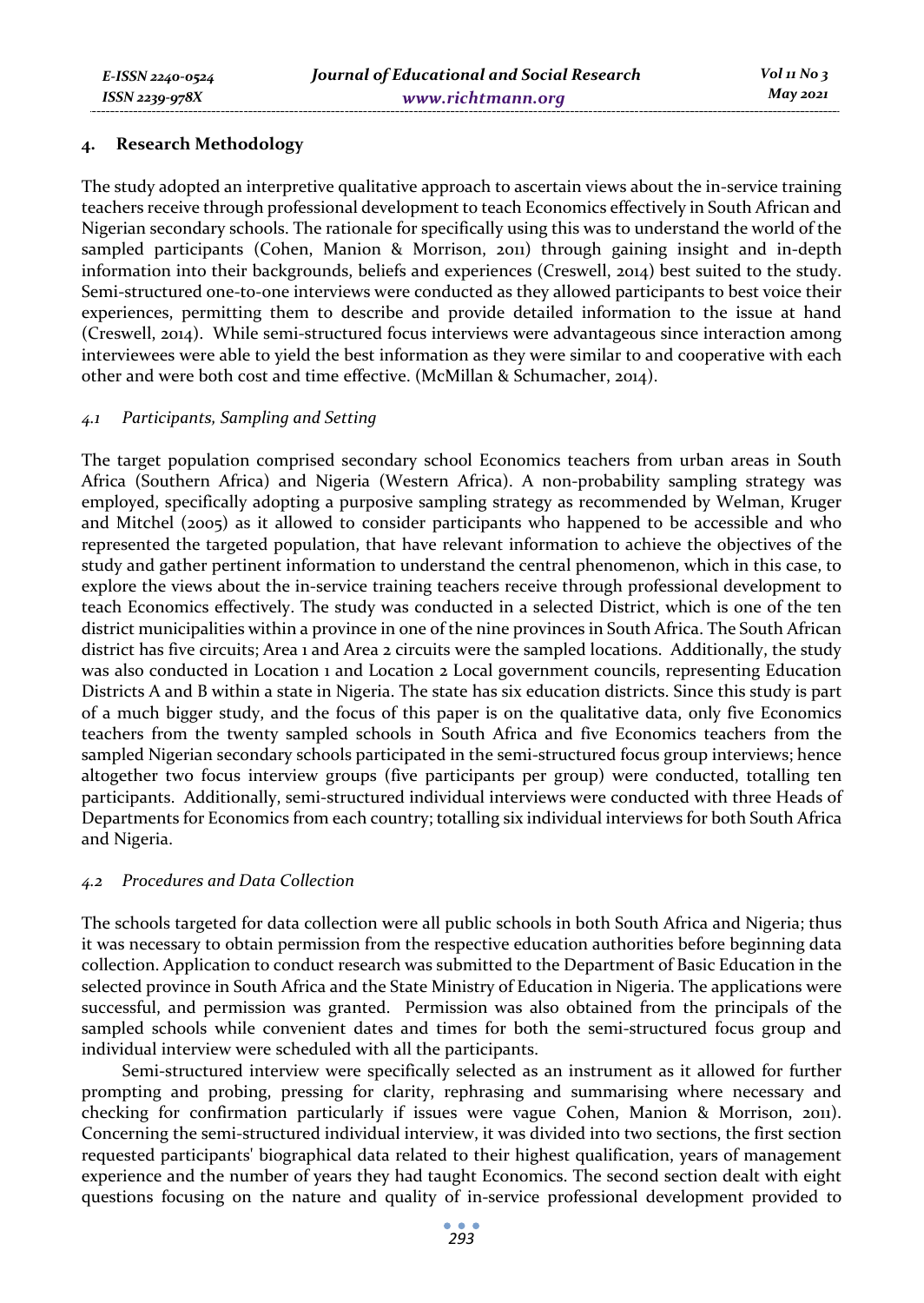Economics teachers. This structuring of the interview also aided good interactions with the participants by making them feel comfortable and free to express their views. Concerning the semi-structured focus group, it was divided into two sections; the first was for the participants to provide their biographical data of qualifications, years of teaching experience and grade taught while the second section had nine questions which specifically focussed on the needs for the in-service professional development of Economics teachers and how these needs are met. The responses were recorded on audio-tape and were later transcribed verbatim for analysis. All ethical guidelines of informed consent, confidentiality, anonymity and voluntary participation were strictly adhered to during the process of data collection. Participants were duly briefed, assured of confidentiality and anonymity as well as a voluntary withdrawal at any stage of the study.

# *4.3 Data Analysis*

Qualitative data analyses were carried out using thematic analysis. This process entailed the interpretation of qualitative data in easy interpretable and concise descriptions of emerging themes and patterns within the dataset (Braun & Clarke, 2006). Specifically, data from the semi-structured focus groups and individual interviews were transcribed; the thematic analyses involved verbatim transcripts of both. According to Brune and Clarke (2006), six simple steps are used to analyse the data about the research questions: (i) familiarisation with available data, (ii) generating initial codes, (iii) searching for themes, (iv) reviewing the generated themes, (v) defining and naming themes, and (vi) producing the report. Atlas.ti was used to facilitate systematic, efficient coding and complex analyses of the qualitative data that was collected. Each theme generated conclusions that were based on the findings from the study (Maree & Pietersen, 2010).

# **5. Findings and Discussion**

Findings from the qualitative data expressed the views of the teachers and their Heads of Departments on the existing in-service professional development activities in both South Africa and Nigeria. Following themes emerged from the analysis of the transcriptions: With excerpts from South African teachers (Dumiso, Phindile, Thabo, Buhle, and Nonjabulo), South African Heads of Departments (Khumalo, Ntabee, and Matadi); Nigerian teachers (Angela, Fatai, Kunle, Abu, James), Nigerian Heads of Departments (Adamu, Chinedu, and Abioye). These names were pseudonyms.

# *5.1 Contextualising the investigation*

This section is introduced to contextualise the investigation. The schools are located in the urban areas of both countries. The participants were Economics teachers and Economics teaching Heads of Departments in some selected schools in a province of South Africa and a State in Nigeria. The findings show that all the participants were qualified and experienced. The highest qualification of the participants was M.Ed., and the lowest was NCE/ACE. The participants have attended different inservice professional development activities in the last four years.

# *5.2 Theme 1: Adequacy, Regularity and interval of IPD*

Participants in both countries admitted to having attended or participated in a series of in-service professional development activities which were school-based or off-site based. However, their views on the adequacy, regularity and frequency of these IPD activities indicate that these in-service professional development activities are not adequate, neither are they regular and the interval between the IPD activities are not satisfactory to them. Teachers, as well as their HoDs, perceived that IPD activities made available to them every year were grossly irregular. They believed that they needed more IPD every year to promote their classroom efficiency. Several responses were indicated on the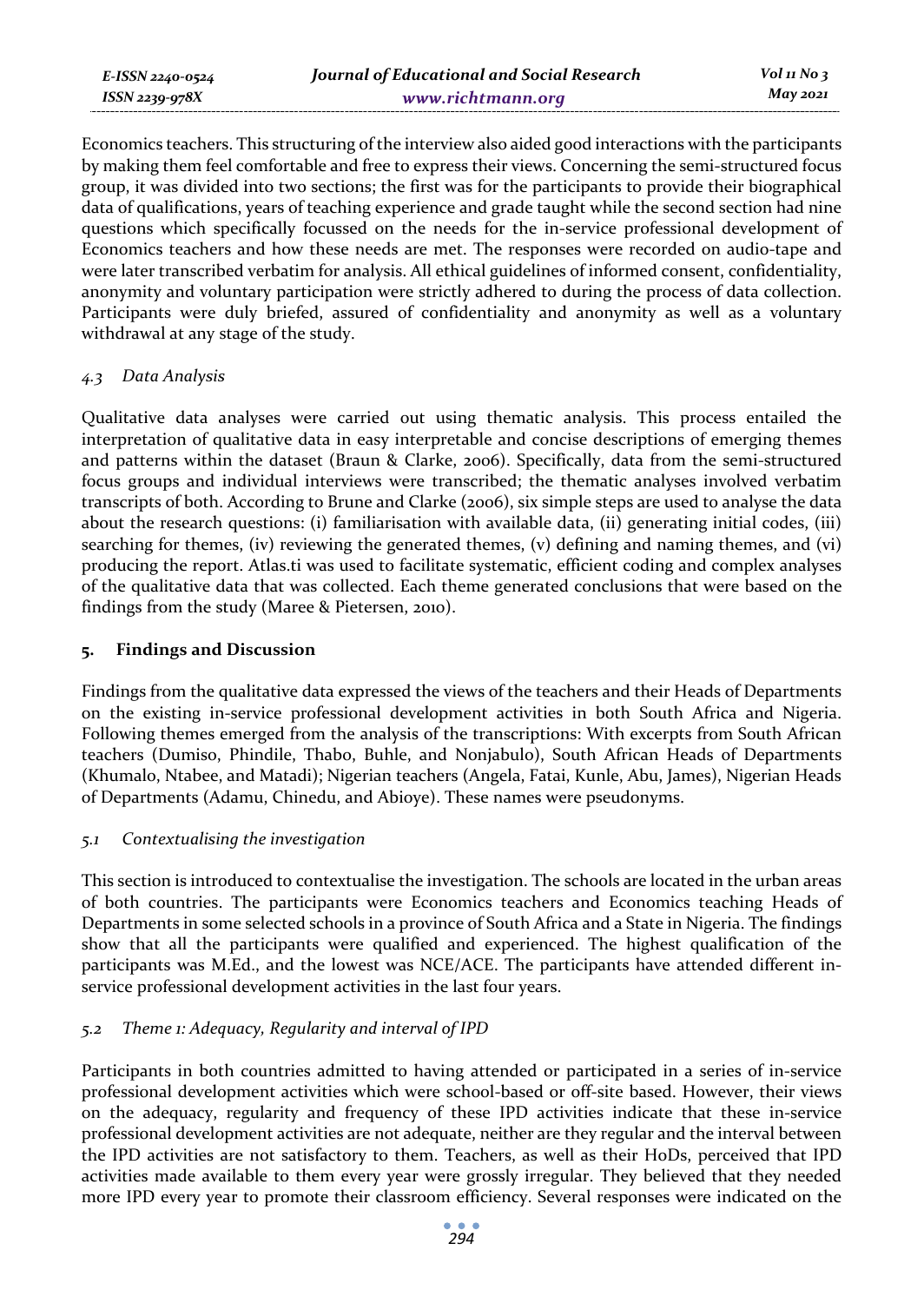irregularity of teachers' IPD.

Participant Dumiso decried that professional development programmes are few per year: "*We attend two times a year. At the beginning of the year and toward the end of the year".* In a similar view, participant Fatai supported further: *"I have only attended two times in the last five years! It is so unfortunate that our government does not provide enough professional development activities to us every year, most times, they concentrate on teachers teaching Mathematics, English and other Science subjects. Even to these, the IPD activities are still not frequent to teachers*".

Gokmmenoglu and Clark (2015) in their study of 1730 participants in Turkey revealed that inservice professional development remains inadequate to teachers despite the importance of professional development to support education reforms and improve classroom performance of teachers. Similarly, Desimone and Stuckey (2014) indicate that regular participation of teachers in professional development programmes does not only improve their instructional delivery but also enhance learners' academic performance and ensure quality in the education system. Teachers who engage in regular and adequate in-service professional development programmes at short interval improve their teaching skills and teach better in schools (Ravhuhali, Kutame & Mutshaeni).

Participants agreed that teachers' in-service professional development programmes are not limited to schools alone, teachers attend professional development programmes at venues outside the school premises which are known as off-site based professional development programmes. Participant Ntabee highlighted: *"I will start with outside the school, normally in the year, we have two workshops which are organized by the Department of Education (DoE) and in the school, we have got two, which are subject meetings during which our department plans. This means four in all".* Similarly, participant Khumalo explained further: *"There are many, maybe three. One within the school, the two was off-site".*  Participant Chinedu explicitly described the modes by which teachers are being professionally developed: *"We organize the off-site in-service training at least one for each department in a year, let me say in the last three years we must have organized like three on-school IPD activities and the Education Districts do organize off-site training for the teachers in all the departments".*

Inference from this suggests that classroom practices of the teachers may be affected with inefficiencies. According to Fareo (2013), teachers can only be effective in classroom instructional delivery if they experience IPD activities regularly at a short interval. Teachers perceive that in-service professional development programmes enable them to acquire new knowledge, ideas and skills that enhance their classroom practices only when they are given the opportunities to frequently participate in professional development programmes at a regular interval (Ravhuhali, 2014). It is also noted that failures in curriculum delivery and implementation can be traced to inadequate professional development opportunities to teachers (Govender, 2018).

# *5.3 Theme 2: The needed content focus of in-service professional development*

This theme identified what teachers wanted as IPD structures. Teachers are in the best position to indicate what they want as their professional needs. They wanted IPD activities that could help their learners and enhance their classroom practices. Findings from most participants from both countries indicated that the existing in-service professional development programmes were not satisfactory to the teachers.

Their views highlighted the grudge on the duration, time, and content focus of the existing professional development programmes that have attended: *"Haaaa… I think we should have it two times in....a term so that if we are looking at a certain chapter or topic, we try to link what is happening around us to that chapter or topic so that learners can understand and link what is happening in the country for now"* (Phindile). The participant wanted content-focused programmes that will be frequent to them: *"We need IPD activities that will be frequent and have adequately, the contents of what we teach in every topic, we normally waste time on what is not necessary like analysis of past results, we should focus on how to mark and what is expected of the learners in the examinations and how to use the standard marking to train the learners"* (Dumiso).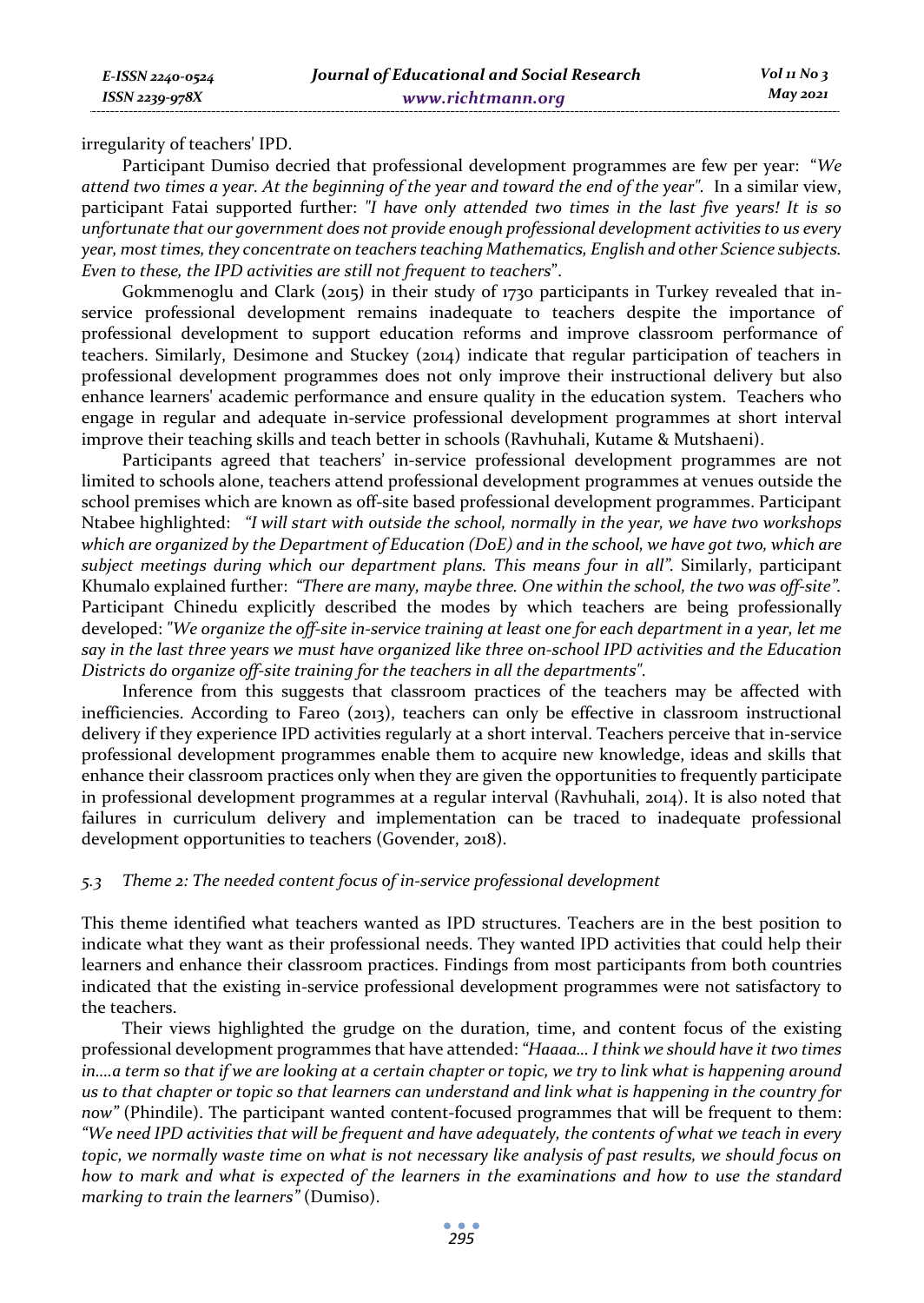Participant Phindile specified the structure of ideal in-service professional development teachers can appreciate*: "I think it must be done at the beginning of the term and closing of the term and closing of the term. And it must not be only one day; I think two days will be fine to cover everything that will be taught in that term. It must be around where we are".* Similarly, another participant declared emphatically that the teachers should be the ones to indicate what or how their professional development programmes should be structured or designed to address their classroom needs: *"We should be the ones to say the types of training we need that can help us, sometimes they bring all teachers together for "one size fits all" training which does not help our classroom teaching, we need to be assessed to know what we need, and also we want a workshop that will treat or teach us how to teach difficult topics successfully in our schools. What we don't have, we cannot give, that is why we need to be trained and re-trained every term to be fit for the responsibilities"* (Angela).

A similar opinion was shared by participant Abu: *"It should be on a sessional basis and the focus should be content-based. I prefer if it is content-based rather than just going through the results alone. For continuity, I will love it to be continued but the way it is structured should be looked into. For convenience sake, I will prefer it to be two in a session so that each session we can brainstorm together as teachers before another session. For accessibility, if it is subsidized it will be accessed by more teachers".* Calls for content-focused of in-service professional development have been established by various studies (Garet, Porter, Desimone, Birman & Yoon, 2001; Desimone, 2009; Wei, Darling-Hammond, & Adamson, 2010; Desimone & Stuckey, 2014; Luft & Hewson, 2014; Whitworth & Chiu, 2015).

However, to know the contents of in-service professional development programmes that teachers will appreciate, there is a need for teachers to be observed in their classroom practices to assess their professional needs in addition to what the teachers will request as professional needs: *"Teachers' input is needed. A teacher may be weak in the Econometric aspect of Economics so when you ask for the input of teachers, that will benefit. Teachers know the areas where they have challenges in their classroom teaching, the classroom situations and learners' focus are important to teachers"* (Abioye). Participant Ntabee corroborated further: *"I think we need to be consulted or assessed, to know our problems in teaching Economics in every grade; for us teaching grade 12, there are some topics we would appreciate if they can be taught in IPD classes for us to understand and apply to our learners".* 

The findings on this theme suggest that teachers need to be consulted or assessed to determine what kind of IPD activities will enhance their classroom practice. These comments support several other studies that teachers' in-service professional development programmes must be contextualised to teachers' classroom needs (Guskey, 2002; Stoll, Ogunrin, 2011, Harris, & Handscomb, 2012; Ravhuhali et al, 2015; Ajani, 2019b). Teachers will be motivated to attend IPD activities that have their inputs or learning expectations that can improve their classroom practices for better performance.

#### *5.4 Theme 3: Funding for teachers to attend IPD activities*

*E-ISSN 2240-0524 ISSN 2239-978X*

Regular funding to attend in-service professional development programmes especially the off-site activities are perceived as positive support from School Management Teams by the teachers. Teachers wished they could be supported with adequate fund to attend IPD activities. They condemned act where they used their own money to attend IPD activities, some claimed that in some schools' teachers could be funded base on personality in the schools.

Participant Phindile condemned the partisan support to teachers on this: *"The Department of Education will organize the venues, in my school; we use our money to fund ourselves. The school only gives those who have cars money for petrol, if you don't have cars, you don't get anything. This is a challenge for us, especially if you are newly employed and it will take six months before you get paid".*

While another participant concurred: *"The Department organizes the venues, bring the subject advisors. The school refunds our petrol money if you go with your cars"* (Nonjabulo). In some instances, teachers got supported with fund while at another time they were responsible for their transportation to the in-service training venues: *"It has been like 50-50. There were some, I paid for and there were some,*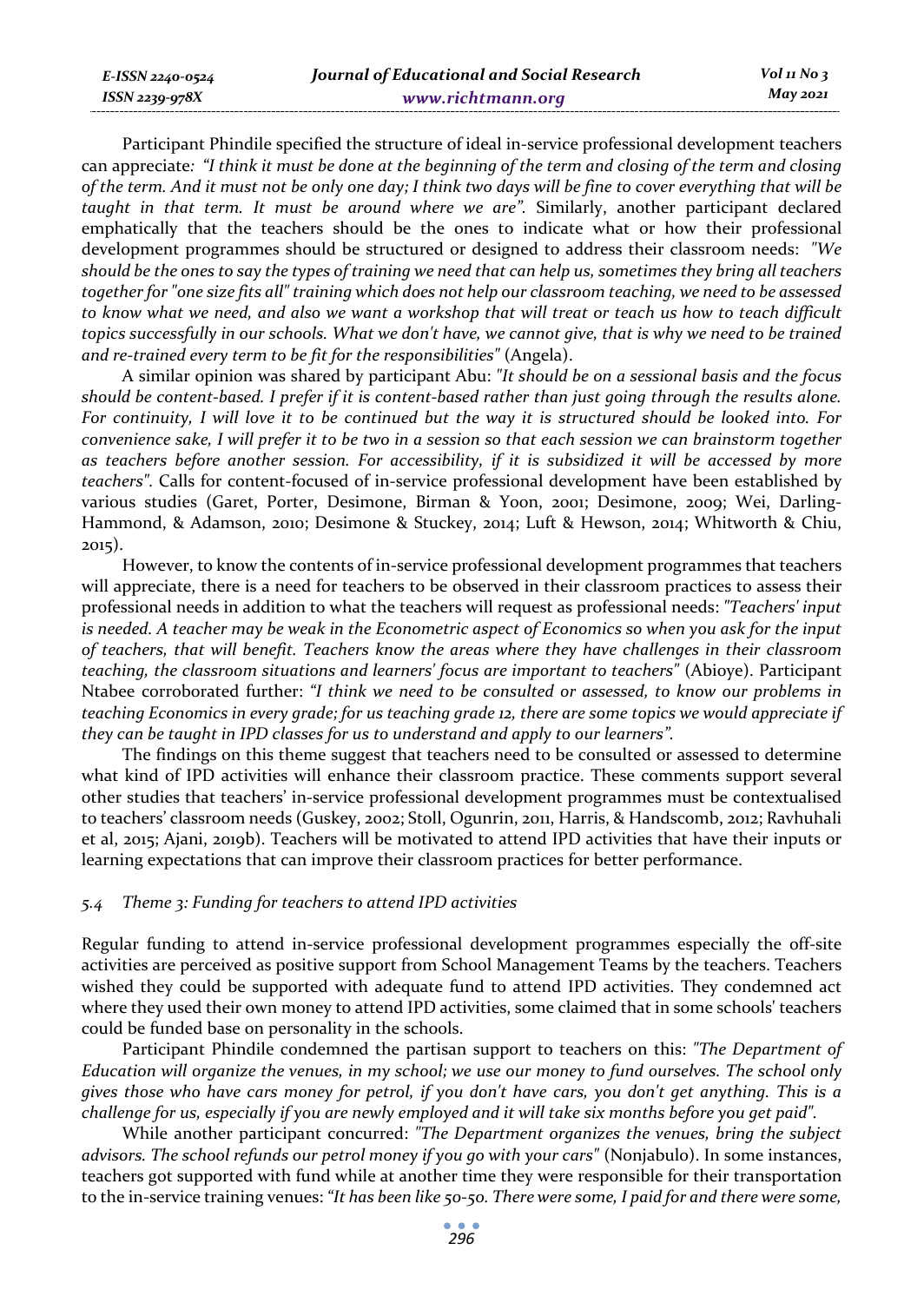*my employer paid"* (James).

Participants want government or SMTs to be responsible for their transportation to locations for IPD: *"It's quite unfortunate that teachers have to attend IPD activities on their bills, the ones I have attended, I had to take care of myself. I want the government to provide us fund to attend through our schools, or the SMT should be mandated to be responsible for this*" (Chinedu).

Adequate provision of the fund will encourage teachers to attend IPD activities regularly; this will support or encourage teachers. According to Ravhuhali, Kutame and Mutshaeni (2015) teachers need to be supported to attend continuous professional development to improve their skills. Funding of teachers to participate in professional development activities may be seen by some teachers as motivation and readiness to acquire new skills and knowledge to improve classroom practices (Archibald et al, 2011).

#### *5.5 Theme 4: Monitoring and follow-up for implementation of IPD*

Monitoring of teachers to follow-up on what they have learnt from IPD activities for implementation in their classroom remains an important aspect of professional development. Monitoring or follow-up indicates feedbacks on teachers' in-service professional development programme; feedbacks encourage reviews of professional development for improvement or achievement of goals of IPD.

Across both South Africa and Nigeria, participants expressed their dissatisfaction with the available monitoring and follow up mechanism as grossly inadequate: *"Yes, the DoE follow-up to check if those things mentioned in the workshops have been implemented. They come to schools to check but not regularly, at least once a term to check curriculum coverage, learners' notes, other files and records"*  (Khumalo). In the same manner, participant Matadi concurred: *"Yes, the subject advisors come to school to check. They do follow up; they check the documents, learners' materials and others but follow up on IPD activities are not regular".* 

Inconsistency visits of the appropriate government authorities to monitor and follow-up on teachers to ensure the effectiveness of IPD or how teachers can further be assisted on professional development remains a significant challenge to professional development: *"No, the District officials just come maybe at the end of the year whether the learners passed or teachers are doing well. The training conducted in the schools are monitored, we check to see if the teachers are doing what we taught them. We have one on one discussion to support the weakness of the teachers after observation in the classes"* (Adamu).

Contrastingly, Participant Abioye declared that the task of follow –up or monitor has been taken over by SMTs: *"Follow-up is a problem! It's only the school-based training that the principals, viceprincipals and HoDs go round to monitor or follow-up the teachers to ensure they are practising what they were taught, the teachers are observed to assess changes in their classroom practices by the Vice-Principals and HoDs".* 

Findings indicate that monitoring of teachers in this aspect has been a big challenge in both countries. According to Ravhuhali, et al (2015), teachers' professional development should be evaluated after some time to get feedback. Desimone and Garet (2015) recommend periodic monitoring and feedbacks that can help in creating a continuous cycle of improvement. There is a need for consistent feedbacks to analyse or make presentations on the effectiveness of in-service professional development programmes on both teachers and their learners (Desimone & Stuckey, 2014; Ravhuhali et al, 2015; Ajani, 2019).

The results of this study indicate that teachers can always provide and promote quality teaching and learning in their classrooms through efficient professional development. In-service professional development of teachers is a vital part of educational policies that can enhance improvement in learners' performance in our schools (Jita and Mokhele 2014). Teachers are aware of the implications of IPD programmes to their classroom practice, they agree that it can help them to acquire new skills, more knowledge and better teaching approaches to deliver their subject-contents effectively in their classroom to promote learners' academic (Ravhuhali, 2014).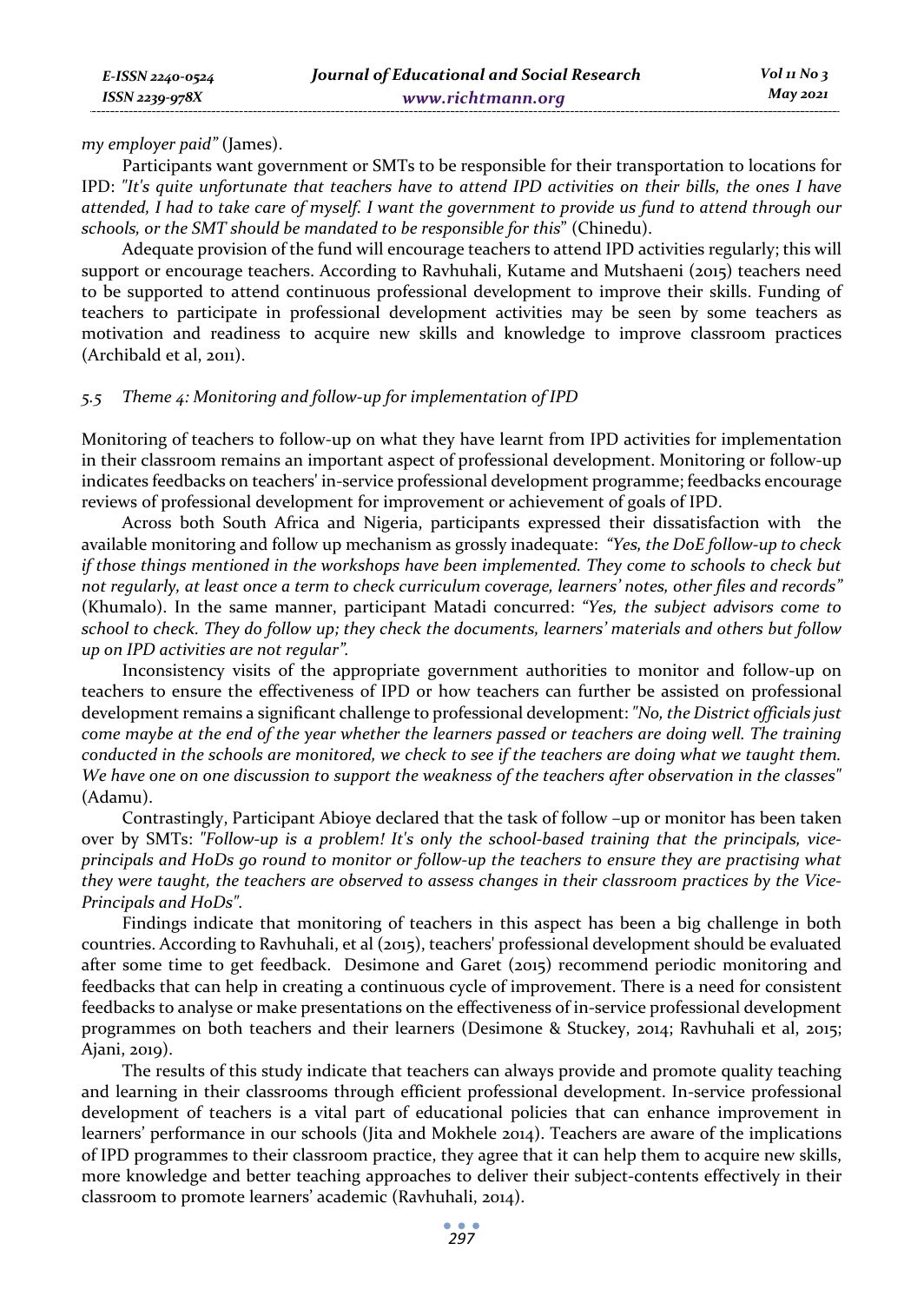# **6. Implications of the Study**

Based on the findings from the participants, this study, therefore, proposes the following recommendation to enhance the professional development of teachers in both South African and Nigerian schools, and to the other developing African countries.

#### *6.1 Assessment of teachers' classroom needs*

There is a need for regular assessment of the classroom needs of the teachers before designing or enrolling them for any professional development. Teachers should be observed and assessed by experienced subject specialists during classroom instructional delivery before and after recommended professional development training or activities. The assessment can also be done by the heads of departments, the deputy principals, the principals and the subject advisors.

#### *6.2 Monitoring*

Teachers should be monitored after participation in any professional development activity to ensure that they put into classroom practices the acquired knowledge and skills. The monitoring will also ensure teachers' active participation in the professional development for possible transmission to their classroom practices.

# *6.3 Adequate and regular professional development*

The regular participation of teachers in various professional development is critical to enhancing learners'' performance. Monitoring tools should be designed for this and effectively used. It will be helpful to the teachers, if they are made to attend professional development at least once every term, preferably at the beginning of the term to prepare the teachers for the curriculum delivery for every term.

# *6.4 Funding*

Teachers should be funded to attend professional development. Adequate funding should be made available to schools and all teachers to participate in various training. An adequate fund should also be made for the school management to design school-based professional development activities for their teachers. On-spot training enables the teachers to be trained or developed according to the situational analysis of every school.

# *6.5 Subject-based training and practical teaching session*

It is recommended that the professional development of teachers should be designed based on their subjects, 'one-size-fits-all' type of professional development does not allow teachers to learn as adult learners. The use of subject-based training also allows teachers to observe experienced teachers teaching some difficult topics from their subject curriculum. Observation of others while teaching is known as lesson study which allows the teachers as learners to observe, ask questions and acquire a better approach to curriculum delivery in classrooms.

# **7. Conclusion**

The study focused on the perspectives of teachers on various professional development activities they access in both South Africa and Nigeria. Teachers' professional development is significant to classroom practices of the teachers, which invariably influence learners' academic performance. The quality of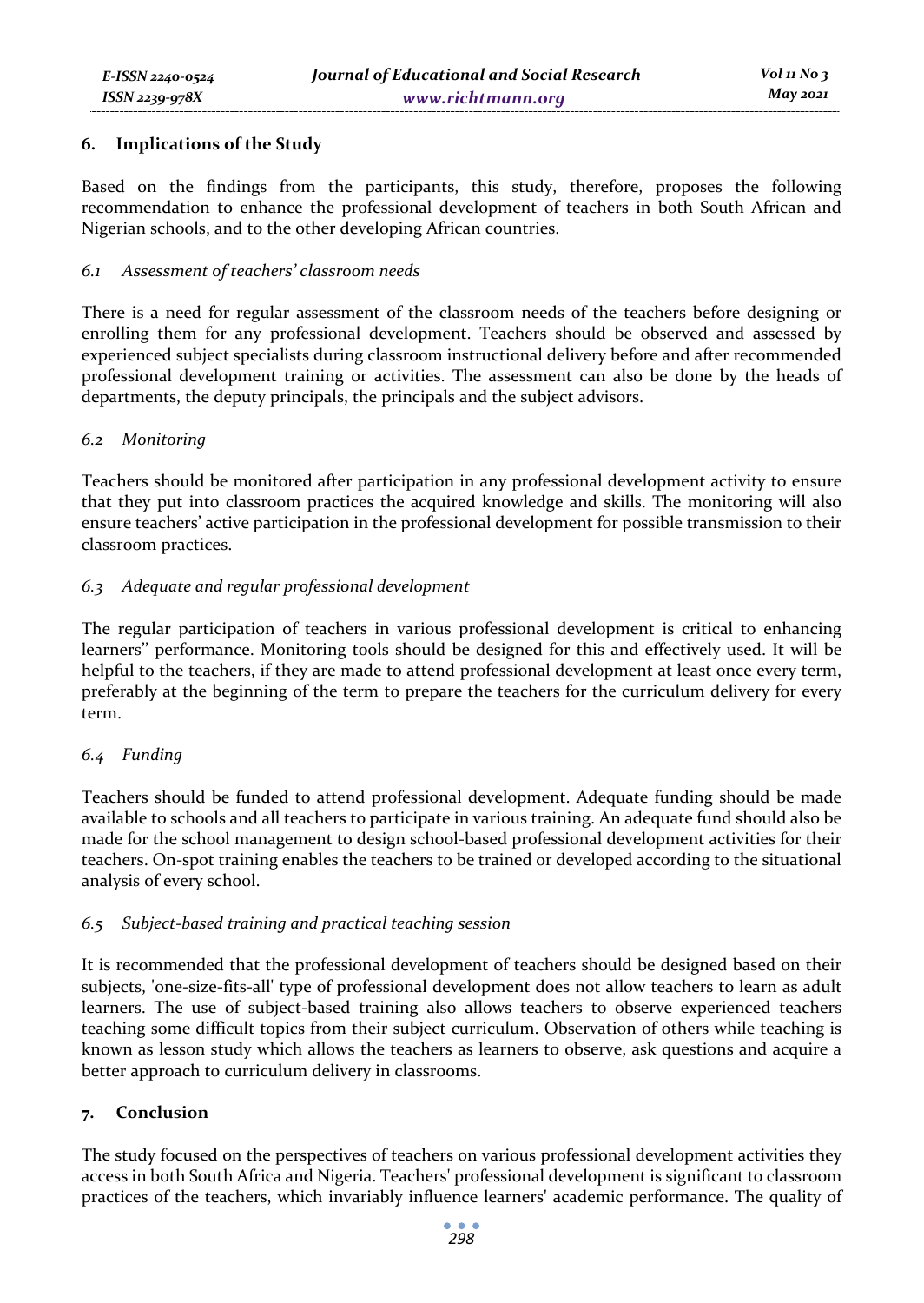teachers also manifests into the quality of education through the curriculum implementation in these countries. Reviewed studies revealed that professional development of teachers in most developed countries is heavily invested and the professional development activities for these teachers are highly productive as the classroom needs of the teachers are usually the focus of the professional development. However, a review of related studies on professional development activities in African countries indicated inadequate support for teachers on professional development.

Findings from this study also revealed that teachers in both countries do not access professional development activities regularly and adequately. The findings also indicated that the professional needs of teachers are not assessed before designing various professional development activities. The Participants also condemned the use of 'one-size fits all' professional development activities for them. Lack of financial support for teachers to attend professional development activities was also identified by the teachers.

The perspectives of teachers on various professional development activities through andragogical approach were also indicated by the participants as an effective approach to enhance their classroom practices and for curriculum implementation in their schools. The design of various existing professional development activities does not cater for diverse subjects or situational analysis of the schools, where teachers can learn as learners to acquire skills and knowledge that can be easily adopted by their learners, to adapt to diverse realities in their classroom contexts.

#### **References**

- Abbas, A.G., & Abdulwahab, S. (2017). Matching Teacher production with National Needs in Nigeria: A periscope, *IOSR Journal of Humanities and Social Science*, *22*(3), 20-25.
- Ajani, O.A. (2019). Effective Teachers' Cluster System as an Approach to Enhanced Classroom Practices in South African High Schools, *Journal of Gender, Information and Development in Africa (JGIDA)*, *8*(1), 173-193.
- Ajani, O.A. (2019b). Understanding Teachers as Adult Learners in Professional Development Activities for Enhanced Classroom Practices, *AFFRIKA Journal of Politics, Economics and Society*, *9*(2), 195-208.
- Akpan, C.P., & Ita, A.A. (2015). Teacher professional development and quality universal basic education in Lagos State, Nigeria, *Global Journal of Arts and Humanities and Social Sciences*, *3*(9), 65-76.
- Desimone, L. M., & Garet, M. S. (2015). Best practices in teachers' professional development in the United States. *Psychology, Society and Education, 7*(3), 252-263.
- Desimone, L., & Stuckey, D. (2014). Sustaining professional development. In. L. Martin, S. Kragler, D. Quatroche, & K. Bauserman (Eds.), *Handbook of professional development in Education: Successful Models and Practices, Prek-12* (pp. 467-482). New York, NY: Guilford Publications.
- Eldridge van Niekerk, E., & Muller, H. (2017). Staff perceptions of professional development and empowerment as long-term leadership tasks of school principals in South African school: an exploratory study, *African Education Review*, *14*(3-4), 93-110.
- Fareo, D.O. (2013) Professional development of teachers in Africa: A case study of Nigeria, *The African Symposium*, *13*(1), 63-68.
- Garet, M. S., Porter, A.C., Desimone, L., Birman, B. F., & Yoon, K. S. (2001). What Makes Professional Development Effective? Results from a National Sample of Teachers, *American Educational Research Journal*, *38*(4): 915-45.
- Gokmenoglu, T., & Clark, C.M. (2015). Teachers' evaluation of professional development in support of national reforms. *Issues in Educational Research*, *25*(4), 442–459.
- Govender, S. (2018). South African teachers' perspectives on support received in implementing curriculum changes, *South African Journal of Education*, *38*(2), S1-S12.
- Inken G., Kim S., & Jan T. van der Veen *(2017).* Team-Based Professional Development Interventions in Higher Education: A Systematic Review, *Review of Educational Research*, *87*(4): 736-767. https://doi.org/10.3102/0034654317704306*.*
- Jita, L.C. & Ndlalane, T.C. (2009). Teacher clusters in South Africa: Opportunities and constraints for teacher development and change, *Perspectives in Education, 27*(1), 58-68.
- Mkhanazi, S. (2014). Crossing the past political boundary: teacher professional learning in a South African Reform context, *Mediterranean Journal of Social Science*, *5*(10), 425-432.
- Mphahlele, L.K. (2012). School cluster system: A qualitative study on innovative networks for teacher development, *Procedia – Social and Behavioral Sciences, 47* (2012) 340-343.